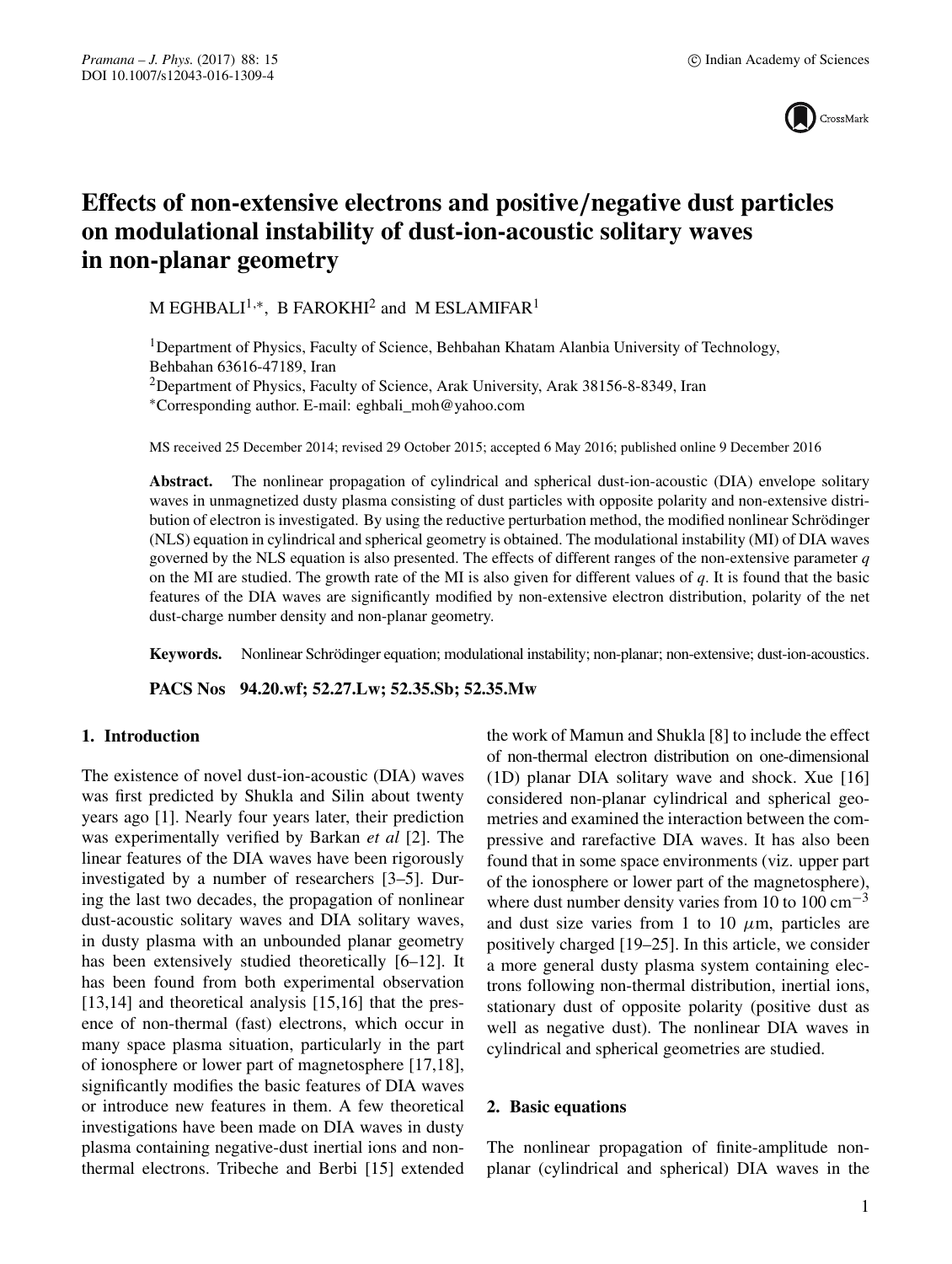drical or spherical geometry are

unmagnetized dusty plasma composed of non-extensive distributed electrons, inertial ions and stationary positively as well as negatively charged dust is considered. The usual ion fluid equations, which include the continuity equation, momentum balance equation and Poisson equation, governing the DIA waves in cylin-

$$
\frac{\partial n_i}{\partial t} + \frac{1}{r^m} \frac{\partial (r^m n_i u_i)}{\partial r} = 0,
$$
\n(1)

$$
\frac{\partial u_i}{\partial t} + u_i \frac{\partial u_i}{\partial r} = -\frac{\partial \phi}{\partial r},\tag{2}
$$

$$
\frac{1}{r^m} \frac{\partial}{\partial r} \left( r^m \frac{\partial \phi}{\partial r} \right) = (1 + s\alpha) n_e - n_i - s\alpha, \tag{3}
$$

where  $m = 0, 1, 2$  are for one-dimensional planar, cylindrical and spherical geometries, respectively. The positive (negative) dust number density at equilibrium is  $n_p$  ( $n_n$ ) and  $z_p$  ( $z_n$ ) is the number of excess protons (electrons) residing on the surface of the dust grain. The parameter s represents the polarity of the net dust charge (i.e.  $s = 1$  for  $z_p n_p > z_n n_n$  and  $s = -1$  for  $z<sub>n</sub>n<sub>n</sub> > z<sub>p</sub>n<sub>p</sub>$ ). The ion number density  $n<sub>i</sub>$ , the ion fluid velocity  $u_i$ , the electron number density  $n_e$  and the electrostatic potential  $\phi$  are normalized by the equilibrium density value of ions  $n_{i0}$ , the ion-acoustic velocity  $C_i = \sqrt{T_e/m_i}$  (*m*<sub>i</sub> is the ion mass), the equilibrium density value of electrons  $n_{e0}$  and by  $T_e/e$  ( $T_e$  is the electron temperature in units of Boltzmann constant), respectively. The time and space variables are in units of ion plasma period  $\omega_{pe}^{-1} = (m_1/4\pi n_{10}e^2)^{1/2}$  and the Debye length  $\lambda_D = (T_e/4\pi n_{i0}e^2)^{1/2}$  respectively.

To take into account the non-extensive distribution of electrons, we use the following distribution function [26]:

$$
F_{e}(v_{e}) = C_{q} \left[ 1 + (1 - q) \left( \frac{m_{e}v_{e}}{2T_{e}} - \frac{e\phi}{T_{e}} \right) \right]^{1/(q-1)},
$$
\n(4)

where  $q$  is the parameter that measures the strength of non-extensivity. It may be noted that the function  $F_e(v_e)$ is the particular distribution that maximizes the Tsallis entropy. The normalization constant  $C_q$  is given by

$$
C_q = n_{e0} \frac{\Gamma(1/(1-q))}{\Gamma(1/(1-q) - (1/2))} \sqrt{\frac{m_e(1-q)}{2\pi T_e}},
$$
  
for  $-1 < q < 1$ , (5)

$$
C_q = n_{e0} \frac{(q+1)}{2} \frac{\Gamma(1/(q-1) + (1/2))}{\Gamma(1/(q-1))} \sqrt{\frac{m_e(1-q)}{2\pi T_e}},
$$
  
for  $q > 1$ , (6)

and for  $q < -1$ , the q-distribution is unnormalizable. The distribution function becomes the well-known Maxwell–Boltzmann velocity distribution in the limiting case  $q \rightarrow 1$ . It is important to note further that  $q > 1$  exhibits a thermal cut-off on the maximum value allowed for the electron speed. The latter is given by

$$
v_{\text{max}} = \sqrt{\frac{2T_{\text{e}}}{m_{\text{e}}}\left(\frac{e\phi}{T_{\text{e}}} + \frac{1}{q-1}\right)}.
$$
 (7)

By integrating the  $q$ -distribution over the allowed velocity space, one may obtain the dimensionless electron number density as

$$
n_e = [1 + (q - 1)]^{(q+1)/2(q-1)}.
$$
 (8)

The electron density eq. (8) may be expanded as a power of  $\phi$ 

$$
n_e = [1 + C_1\phi + C_2\phi^2 + C_3\phi^3 + \cdots],
$$
\n(9)

where

$$
C_1 = (q + 1)/2
$$
,  $C_2 = (q + 1)(q - 3)/8$ ,  
\n $C_3 = (q + 1)(q - 3)(3q - 5)/48$ .

Substituting eq. (9) into eq. (3), and expand up to third order we get

$$
\frac{1}{r^m} \frac{\partial}{\partial r} \left( r^m \frac{\partial \phi}{\partial r} \right) = (1 + \alpha s) \times [1 + C_1 \phi + C_2 \phi^3 + C_3 \phi^3] - n_i - \alpha s.
$$
\n(10)

In order to investigate the modulation of DIA waves in the dusty plasma, we employ the standard reductive perturbation technique to obtain the appropriate nonlinear Schrödinger equation (NLSE). The independent variables are stretched as

$$
\xi = \varepsilon (r - v_{\rm g} t),\tag{11}
$$

$$
\tau = \varepsilon^2 t,\tag{12}
$$

where  $\varepsilon$  is a small parameter and  $v_{\rm g}$  is the group velocity of the wave. The dependent variables are expanded as

$$
n_{\rm i} = 1 + \sum_{n=1}^{\infty} \varepsilon^n \sum_{l=0}^{\infty} (n_{nl} \exp[i l (kr - \omega t)] + \text{c.c.}), \quad (13)
$$

$$
u_{i} = \sum_{n=1}^{\infty} \varepsilon^{n} \sum_{l=0}^{\infty} (u_{nl} \exp[i l (kr - \omega t)] + \text{c.c.}), \qquad (14)
$$

$$
\phi = \sum_{n=1}^{\infty} \varepsilon^n \sum_{l=0}^{\infty} (\phi_{nl} \exp[i l (kr - \omega t)] + \text{c.c.}), \qquad (15)
$$

where all variables satisfy the reality condition  $A_{-l}$  =  $A_l^*$ , and the asterisk denotes complex conjugate. Substituting expressions  $(11)$ – $(15)$  into eqs  $(1)$ – $(3)$  and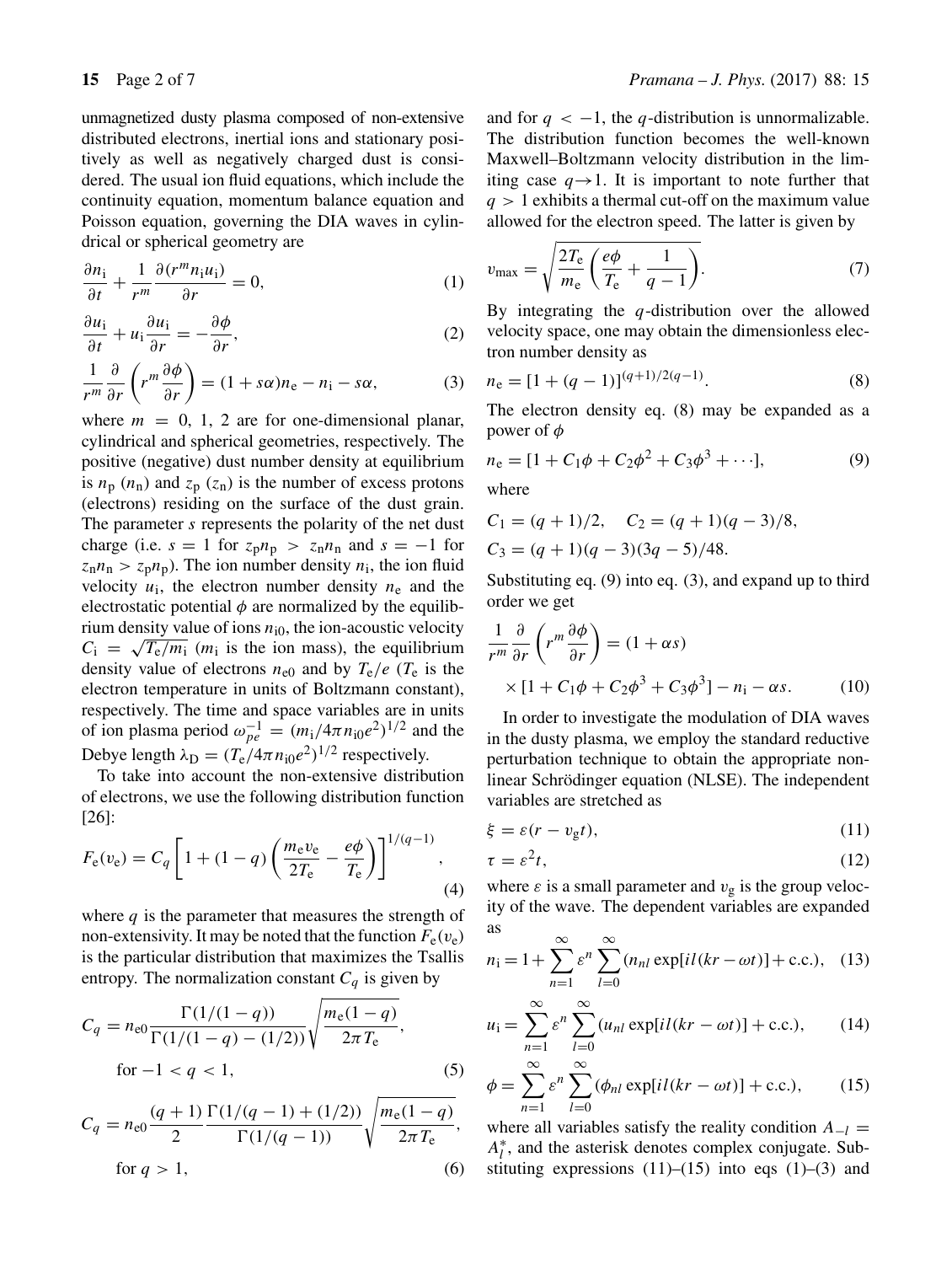collecting the terms in different powers of  $\varepsilon$  we obtain each nth-order of reduced equation. For the first power of ε

$$
n_{11} = \frac{k}{\omega} u_{11},
$$
\n(16)

$$
u_{11} = \frac{k}{\omega} \phi_{11},\tag{17}
$$

$$
[k2 + (1 + \alpha s)C1]\phi11 = n11.
$$
 (18)

Thus, we obtain the following dispersion relation for DIA waves:

$$
\omega^2 = \frac{k^2}{k^2 + (1 + \alpha s)C_1}.
$$
\n(19)

It is obvious that the phase velocity is significantly increased by the presence of non-thermal electron (the parameter  $C_1$ ) and that is decreased when the net dustcharge number density is positive  $(s = 1)$ , but it is increased when the net dust-charge number density is negative  $(s = -1)$ . Figures 1 and 2 show the dispersion relations of DIA waves propagated in negative and positive dust particles for different values of  $q$ . The normalized frequency  $\omega$  increases by increasing  $k$ , and the frequency is shifted towards lower values as  $q \rightarrow 1$ , i.e., for Maxwell–Boltzmann distribution of the electrons. Thus, deviation from the Maxwellian distribution appears to increase the energy of the wave.

Up to the second power of  $\varepsilon$ , the group velocity can be obtained, which is compatible with the dispersion relation

$$
v_{\rm g} = \left[ (1 + \alpha s) C_1 \right] \left( \frac{k}{\omega} \right)^3. \tag{20}
$$



**Figure 1.** The normalized frequency as a function of the normalized wave number for negative polarity  $(s = -1)$ .



**Figure 2.** The normalized frequency as a function of the normalized wave number for positive polarity  $(s = +1)$ .

The group velocities as a function of wave number for different values of  $q$  are plotted in figures 3 and 4. These figures show that the group velocities for different polarities are very different. Also, the following differential equations come from the second order of  $\varepsilon$ 

$$
-i\omega n_{21} + iku_{21} + \frac{\partial u_{11}}{\partial \xi} - v_g \frac{\partial n_{11}}{\partial \xi} = 0, \qquad (21)
$$

$$
-i\omega u_{21} + ik\phi_{21} = v_g \frac{\partial u_{11}}{\partial \xi} - \frac{\partial \phi_{11}}{\partial \xi},\tag{22}
$$

$$
n_{21} - [(1 + \delta s)C_1 + k^2] \phi_{21} = -2ik \frac{\partial \phi_{11}}{\partial \xi}.
$$
 (23)



**Figure 3.** The group velocity as a function of wave number for negative polarity  $(s = -1)$ .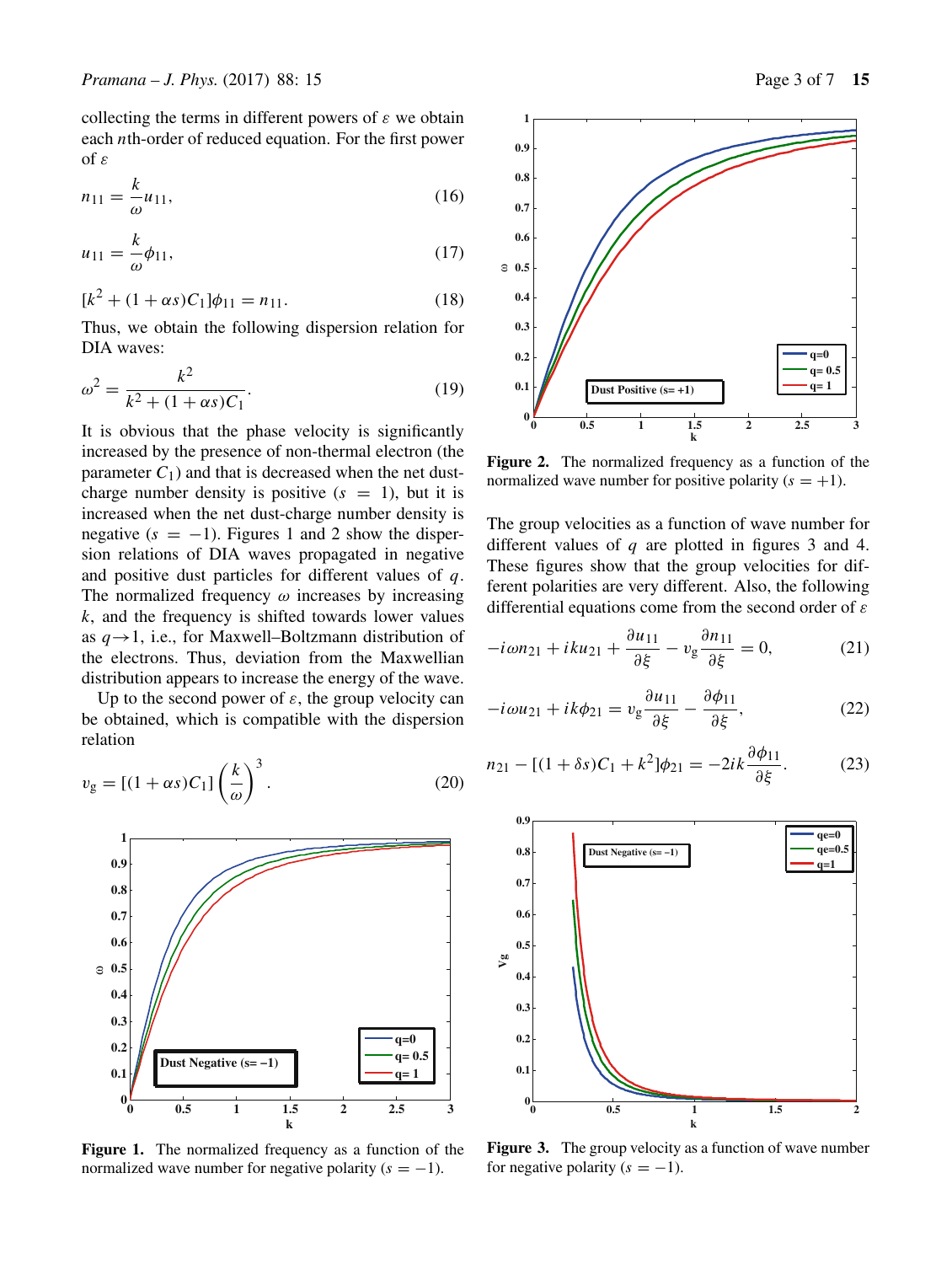

**Figure 4.** The group velocity as a function of wave number for positive polarity  $(s = +1)$ .

Using the second order with  $n = 2, l = 2, n = 2, l = 0$ and the third order with  $n = 3$ ,  $l = 1$ , we obtain the following nonlinear Schrödinger equation for the first term of the potential:

$$
i\frac{\partial \phi_{11}}{\partial \tau} + \frac{m}{2\tau} \phi_{11} + P \frac{\partial^2 \phi_{11}}{\partial \xi^2} + Q \phi_{11} |\phi_{11}|^2 = 0, \quad (24)
$$

where

$$
P = -\frac{v_{\rm g}}{2k} \left[ \frac{k}{\omega} \left( 1 + \frac{2\omega}{k} + \frac{2\omega^3}{k} \right) - 1 \right],\tag{25}
$$

$$
Q = -\frac{\omega}{2k^2} \begin{pmatrix} \frac{k^2}{\omega} (\omega B_{2n} + k B_{2u} + k B_{0u} + \omega B_{0n}) \\ + \frac{k^2}{\omega} (B_{2n} + B_{0u}) - 3\omega^2 (1 + \alpha s) C_3 \\ -\omega^2 (1 + \alpha s) C_2 (B_{0\phi} + B_{2\phi}) \end{pmatrix} .
$$
 (26)

The coefficients  $B$  are defined in Appendix. The term  $m/2\tau$  in eq. (24) represents the cylindrical and spherical geometry effects.

#### **3. Modulational instability**

We analyse the MI of DIA waves described by the NLS equation (24), by developing a small modulation  $\delta\phi$ according to

$$
\phi_{11} = [\bar{\phi}_0 + \delta\phi(\tau, \xi)] \exp\left\{-i \int_{\tau_0}^{\tau} \Delta(\tau') d\tau' - m/2 \ln \tau\right\}.
$$
\n(27)

The constant and real  $\phi_0$  is the amplitude of the pump carrier wave and  $\Delta$  is a nonlinear frequency shift. Assume the perturbation  $\delta\phi$  to be of the form

$$
\delta \phi = \delta \phi_0 \exp \left[ -i \left( K \xi - \int_{\tau_0}^{\tau} \Omega(\tau') d\tau' \right) \right] + \text{c.c.} \left( K \xi - \int_{\tau_0}^{\tau} \Omega(\tau') d\tau' \right), \tag{28}
$$

where K and  $\Omega$  in the modulation phase are the wave number and frequency of the modulation, respectively. Substituting expressions (27) and (28) in NLS equation (24), one obtains the nonlinear dispersion relation [9].

$$
\Omega^2 = (PK^2)^2 \left( 1 - \frac{K_c^2}{K^2} \right),\tag{29}
$$

where

$$
K_c^2 = Q/P(2|\bar{\phi}_0|^2/\tau^m).
$$

Further, from eq. (29) in the region  $PQ > 0$  and for  $K^2 \leq K_c^2(\tau)$ , the local instability growth rate is given by

$$
\Gamma = \operatorname{Im}\Omega\left(\tau\right) = P K^2 \left(\frac{Q}{P} \frac{2|\bar{\phi}_0|^2}{K^2 \tau^m} - 1\right)^{1/2}.\tag{30}
$$

That is, the instability growth will cease for cylindrical geometry when

$$
\tau \ge \tau_{\text{max}} = \left(\frac{2Q|\bar{\phi}_0|^2}{PK^2}\right)^{1/m},\tag{31}
$$

where  $m = 1$ , 2 are for cylindrical and spherical geometries. There is a new condition of MI in the dusty plasma with non-adiabatic dust charge variations. Equation (31) indicates that the instability period is proportional to the pump carrier wave amplitude  $\phi_0$ and nonlinearity  $Q$ , but inversely proportional to the modulation wave number  $K$  and the dispersion  $P$ . The total growth of the modulation during the unstable period is defined as

$$
\Gamma = \exp(G),\tag{32}
$$

$$
G = \int_{\tau_0}^{\tau_{\text{max}}} \text{Im}\,\Omega(\tau')d\tau' = \frac{Q|\bar{\phi}_0|^2}{\tau_0^{m-1}}f(R),\tag{33}
$$

where

$$
R = (|\bar{\phi}_0|^2 / \tau_0^m)(Q/P)1/K^2 \ge 1,
$$

for cylindrical geometry and

$$
f(R) = \arctan\sqrt{R - 1} - \frac{\sqrt{R - 1}}{R}
$$
 (34)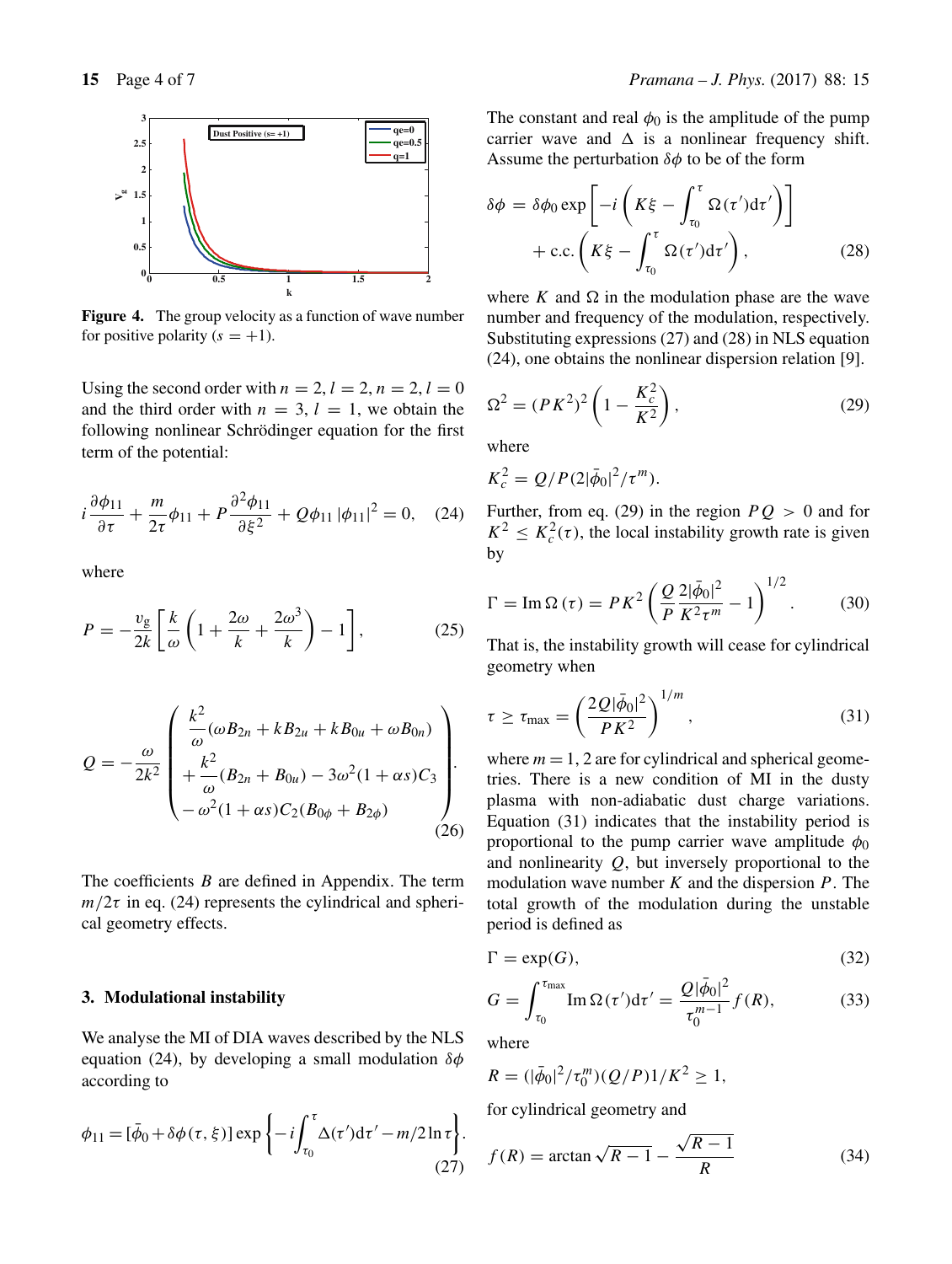

**Figure 5.** Variation of the function  $f(R)$  vs. R.

and for spherical geometry

$$
f(R) = \frac{1}{R} \left[ \sqrt{R} \ln \frac{\sqrt{R} + \sqrt{R-1}}{\sqrt{R} - \sqrt{R-1}} - 2\sqrt{R-1} \right].
$$
\n(35)

Equation (34) shows that  $f(R)$  is an increasing function of R and  $f(R) \rightarrow \pi/2$  as  $R \rightarrow \infty$ . This means that during the MI period, the total modulation growth  $exp(G)$  increases as R does for cylindrical case, but for spherical geometry the function in eq. (35) indicates that  $f(R)$  has a maximum value at  $R = R_c$ , i.e.

$$
\max f(R_c) = \frac{2\sqrt{R_c - 1}}{R_c},\tag{36}
$$

where  $R_c$  is determined by the following relation:

$$
\sqrt{R_c} \ln \frac{\sqrt{R_c} + \sqrt{R_c - 1}}{\sqrt{R_c} - \sqrt{R_c - 1}} = 4\sqrt{R_c - 1}.
$$
 (37)



**Figure 6.** Variation of  $P/Q$  with the carrier wave number  $k$  for different values of  $q$ , the non-extensive parameter, for negative polarity  $(s = -1)$ .



**Figure 7.** Variation of  $P/Q$  with the carrier wave number  $k$  for different values of  $q$ , the non-extensive parameter, for positive polarity  $(s = +1)$ .

Figure 5 illustrates the curves of  $f(R)$  for both eqs (34) and (35). It should be noted that the modulation instability period given by (31) for cylindrical geometry  $m = 1$  is longer than that determined for spherical geometry,  $m = 2$ . During the unstable period, the modulation instability growth rate is always an increasing function of  $R$  in cylindrical geometry but not in spherical geometry. This suggests that spherical waves are more structurally stable to perturbations than cylindrical waves, which is also found in Korteweg–de Vries (KdV) solitons. The above discussions also show that the MI becomes a possible limiting factor for coherent transmission in cylindrical and spherical dusty plasmas.

The signs of parameters  $P$  and  $Q$  are important for understanding the physics of solitary waves and instability. We have modulational instability if  $PQ > 0$  and



**Figure 8.** The growth rate  $\Gamma$  as a function of K for different values of  $q$  for cylindrical geometry and positive dust  $(s = +1)$ .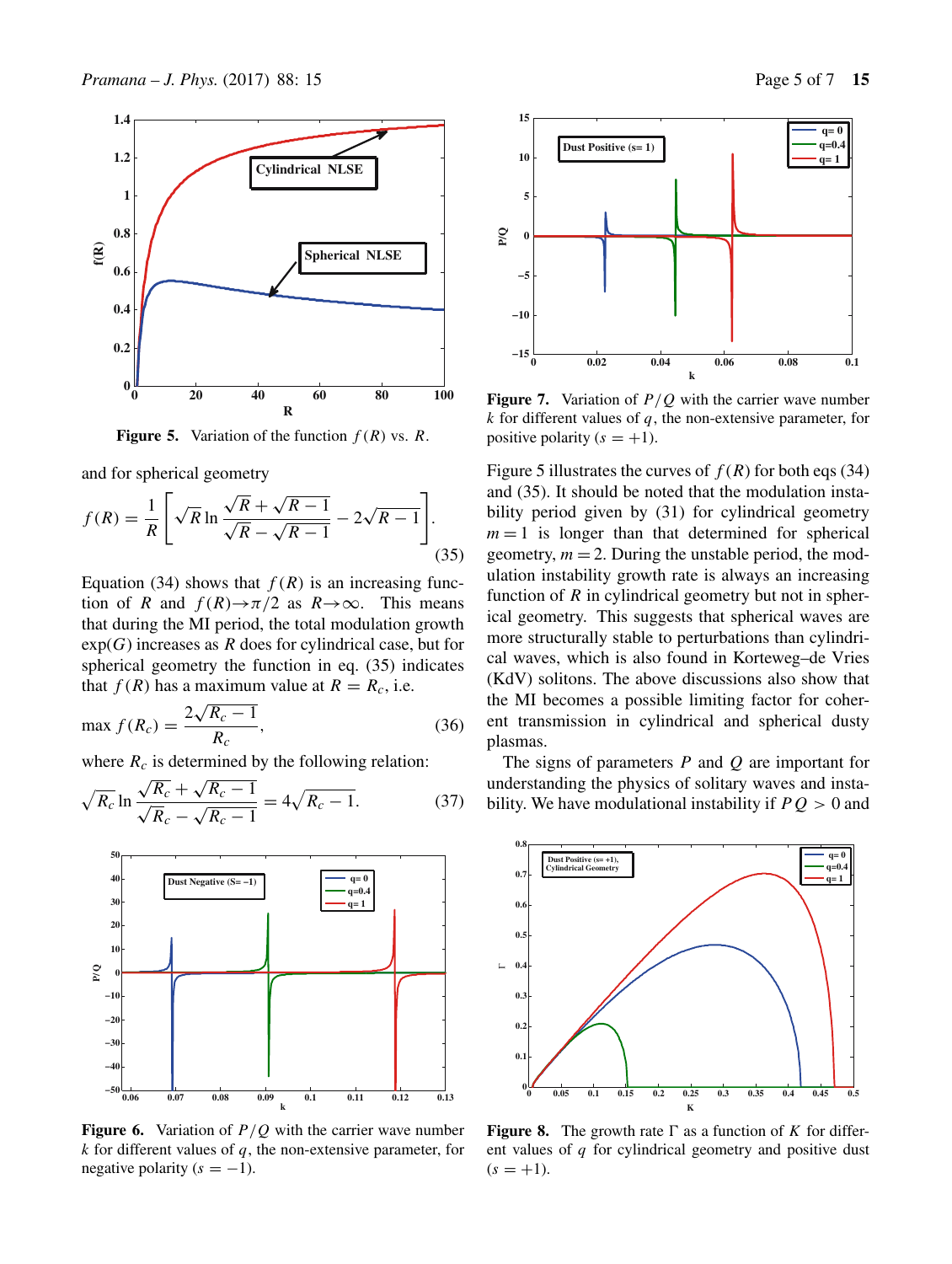

**Figure 9.** The growth rate  $\Gamma$  as a function of K for different values of  $q$  for cylindrical geometry and negative dust  $(s = -1)$ .



**Figure 10.** The growth rate  $\Gamma$  as a function of *K* for different values of  $q$  for spherical geometry and positive dust  $(s = +1)$ .

 $K \leq K_c$ . Our analysis shows that the coefficient P is always negative, but  $Q$  can be negative or positive. Apparently, the coefficients of dispersion term P and nonlinear term  $Q$  are related to the values of  $k, q, s$ . To investigate the effect of parameters in more detail, we plot the ratio of  $P/Q$  vs. the carrier wave number k for different parameters in figures 6 and 7. In these figures,  $Q = 0$  corresponds to zero dispersion point leading to  $P/Q \rightarrow \pm \infty$ . It is observed from the graphs that the wave remains stable at large wave number  $K > K_c$  or when  $PO < 0$ .

For more information about the nature of MI, we have plotted growth rate  $\Gamma$  as a function of K for three different values of non-extensive parameter  $q$  for cylindrical and spherical geometries of the NLS equation.



**Figure 11.** The growth rate  $\Gamma$  as a function of K for different values of  $q$  for spherical geometry and negative dust  $(s = -1)$ .

Although the general trend between Maxwellian distribution of electrons and non-extensive distribution is similar, but results in figures 8–11 show difference in magnitude of growth rate between them and clearly, the magnitude of growth is different for cylindrical and spherical geometries. Another aspect worth noting here is that the values of maximum growth rate and the corresponding  $K$  not only decrease with increasing  $q$  but also shift towards lower K value.

# **4. Conclusion**

In summary, a modified NLS equation describing slow modulation of DIA waves in cylindrical and spherical dusty plasma composed of non-extensive distributed electrons, inertial ions and stationary positively as well as negatively charged dust is derived by the standard reductive perturbation method. The property of the MI in non-planar geometry differs from that of the planar waves. The effects of the non-extensive parameter q, dust polarity s and geometry on the instability and growth rate are investigated. A critical threshold modulation wave number to establish the MI in non-planar case existed. For cylindrical and spherical DIA waves, this critical wave number is related to  $\tau$ , the MI period. The instability threshold is admittedly rather small for waves in negative dust charge, but seems to be significant for waves in positive dust charge. The growth rate is significantly affected (reduced) by the superthermal electrons and hence MI can be controlled by the existence of a long tail in the plasma species distribution. Our investigation may provide a better understanding of the nonlinear wave phenomena in laboratory experi-